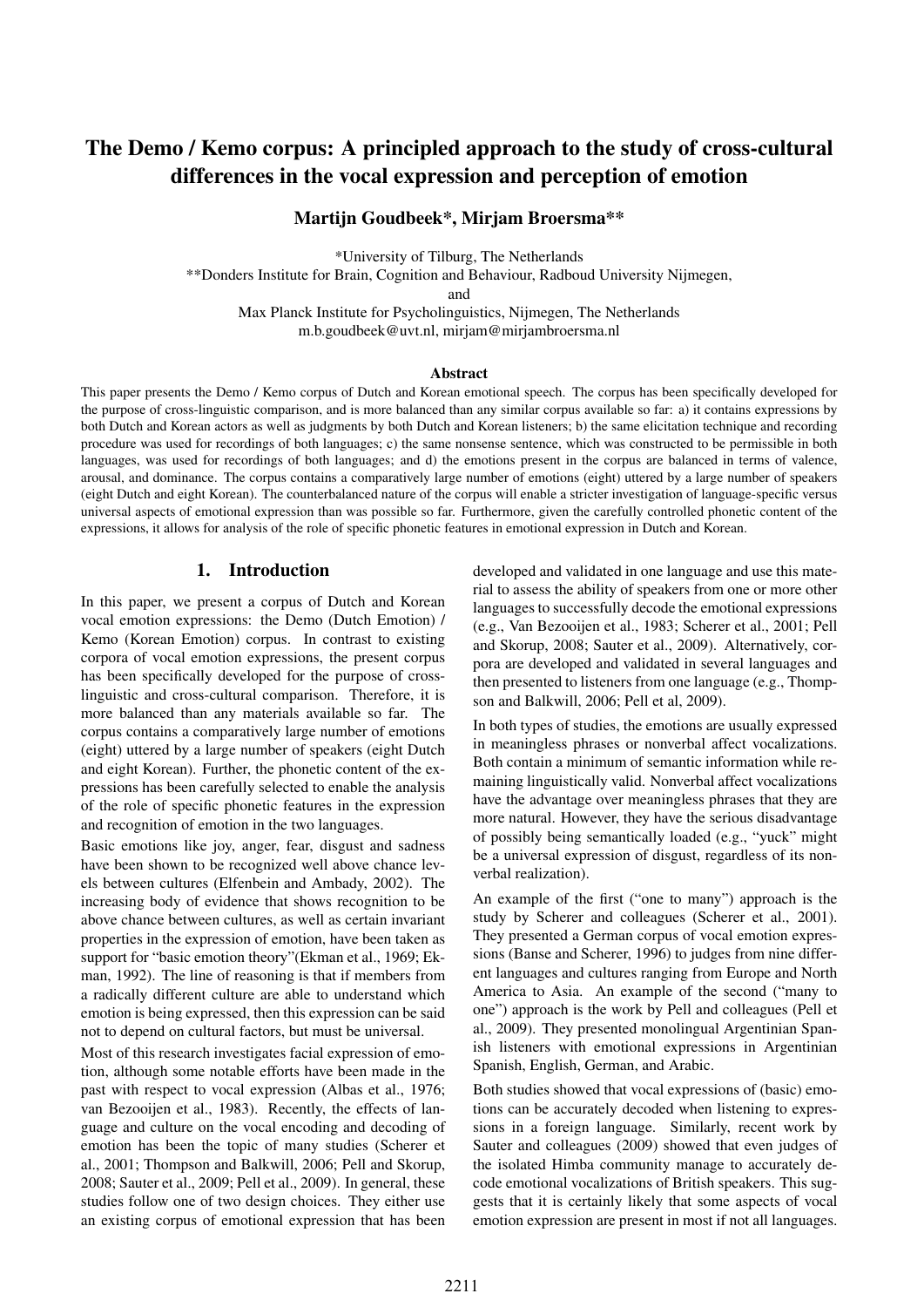Nevertheless, both Scherer et al. and Pell et al. also conclude that there are language specific elements in the decoding of vocal emotion expression. Pell et al. label this an "in-group" advantage (participants perform better in their native language than in a nonnative language), and Scherer et al. formulate the bolder "language distance hypothesis": based on their finding that listeners of a closely related language like English were better at categorizing German emotional expressions than listeners of a more remote language like Indonesian, Scherer et al. conclude that linguistic similarity plays an important role when decoding emotional expressions in a foreign language.

Taken together, these studies strongly suggest that expression and understanding of emotion is based on a combination of universal and language- and culture-specific processes. These simultaneous contributions of language and culture independent and language and culture dependent processes appear to be much stronger for vocal than for facial expression of emotion (Elfenbein and Ambady, 2002). As explained above, most studies use either the many-toone or the one-to-many design (a notable exception being the work of Alblas et al. (1976) that combines both designs). While these studies are carefully executed, their lopsided design makes it difficult to untangle universal and language specific effects. To better understand the relative contributions of universal and language specific effects on the recognition of vocal emotion expression, a design where the languages of encoders and decoders are fully balanced is needed.

The Demo / Kemo corpus is a balanced corpus of posed vocal emotion expressions in a number of ways. First, it contains expressions by Dutch and Korean speakers and judgments by Dutch and Korean listeners. Second, in the recording phase, the same elicitation technique was used by the Korean and Dutch stage directors. Third, the speakers of both languages used the same verbal expression that was carefully constructed to contain phonemes present in both languages in combinations permissible in both languages. Finally, the emotions in the corpus are balanced in terms of valence, arousal, and dominance characteristics.

In this paper, we describe the recording of the materials and the judgment studies that were carried out in order to select the tokens included in the Demo / Kemo corpus. Further we address the benefits of the corpus and our aims for it.

## 2. Corpus recording

In the recording of the corpus we adhered to the methods developed by Scherer and colleagues (Banse and Scherer, 1996; Bänziger and Scherer, 2007). This approach uses posed emotional expressions by (semi-) professional actors. While acted portrayals are in principle not spontaneous, the approach aims at ensuring the naturalness of these expressions by using the method acting principles put forward by Stanislawski (1936). In Stanislavski's approach a director coaches the actors to produce full-blown emotional reactions by remembering and reliving a personal episode in which the target emotion occurred or by very vividly imagining such episodes (Stanislavski, 1936). In addition, in this study, the actors were given three possible scenarios illustrating the emotion for them (Banse and Scherer, 1996).

|              |      | <b>Valence</b>    |            |  |  |  |  |
|--------------|------|-------------------|------------|--|--|--|--|
|              |      | Positive          | Negative   |  |  |  |  |
| <b>csno.</b> | igi. | Joy               | Anger      |  |  |  |  |
|              |      | Pride             | Fear       |  |  |  |  |
|              | ξ    | <b>Tenderness</b> | Sadness    |  |  |  |  |
|              |      | Relief            | Irritation |  |  |  |  |
|              |      |                   |            |  |  |  |  |

Table 1: The emotions in the corpus in a valence by arousal grid.

Eight Dutch actors (four males and four females) and eight Korean actors (four males and four females) participated in exchange for a small payment. All were or had been engaged in a full-time professional drama school at college level in their own country. Both directors were professionals well acquainted with the Stanislawski technique. Table 1 lists the emotions that were posed by the actors. The order in which the emotions were enacted was counterbalanced between actors.

The actors had to express the emotion using a fixed phrase [nuto hom sepikan]. This phrase was constructed according to the following three criteria. First, the phrase contains only phonemes that occur in both Dutch and Korean, in phonotactic combinations that are legal in both languages. Second, it is meaningless in both languages. Third, the phrase does not contain any clearly embedded words.

Each actor was recorded individually, in the presence of a (Dutch or Korean) stage director. Director and actor worked on reliving one emotion at a time. Actors were free to improvise, silently or using any speech desired. Once the actor felt confident expressing the emotion, (also) using the crucial phrase, recording started. Recording for that particular emotion finished when the actor had produced at least five good expressions of the emotional phrase, as determined by the director. Most recording sessions, including all eight emotions, took about two hours two complete. The final four recorded utterances of each emotion of each actor that were acceptable from an acoustic point of view were included in the judgment study. This resulted in 256 utterances in each language set (8 actors \* 8 emotions \* 4 repetitions).

## 3. Judgment studies

Two judgment studies were conducted to investigate the quality and naturalness of the emotional expressions as judged by listeners sharing the native language of the actors.

### 3.1. Method

### 3.1.1. Participants

Two groups of listeners participated in the experiment: 24 Dutch listeners (11 males, 13 females) recruited from the Radboud University Nijmegen in the Netherlands, and 24 Korean listeners (12 males, 12 females) recruited from Korea University in Seoul, Korea. All participants were students and participated in exchange for a small payment or course credits. All were native speakers of Dutch and Korean respectively and none of them reported any hearing or speech problems.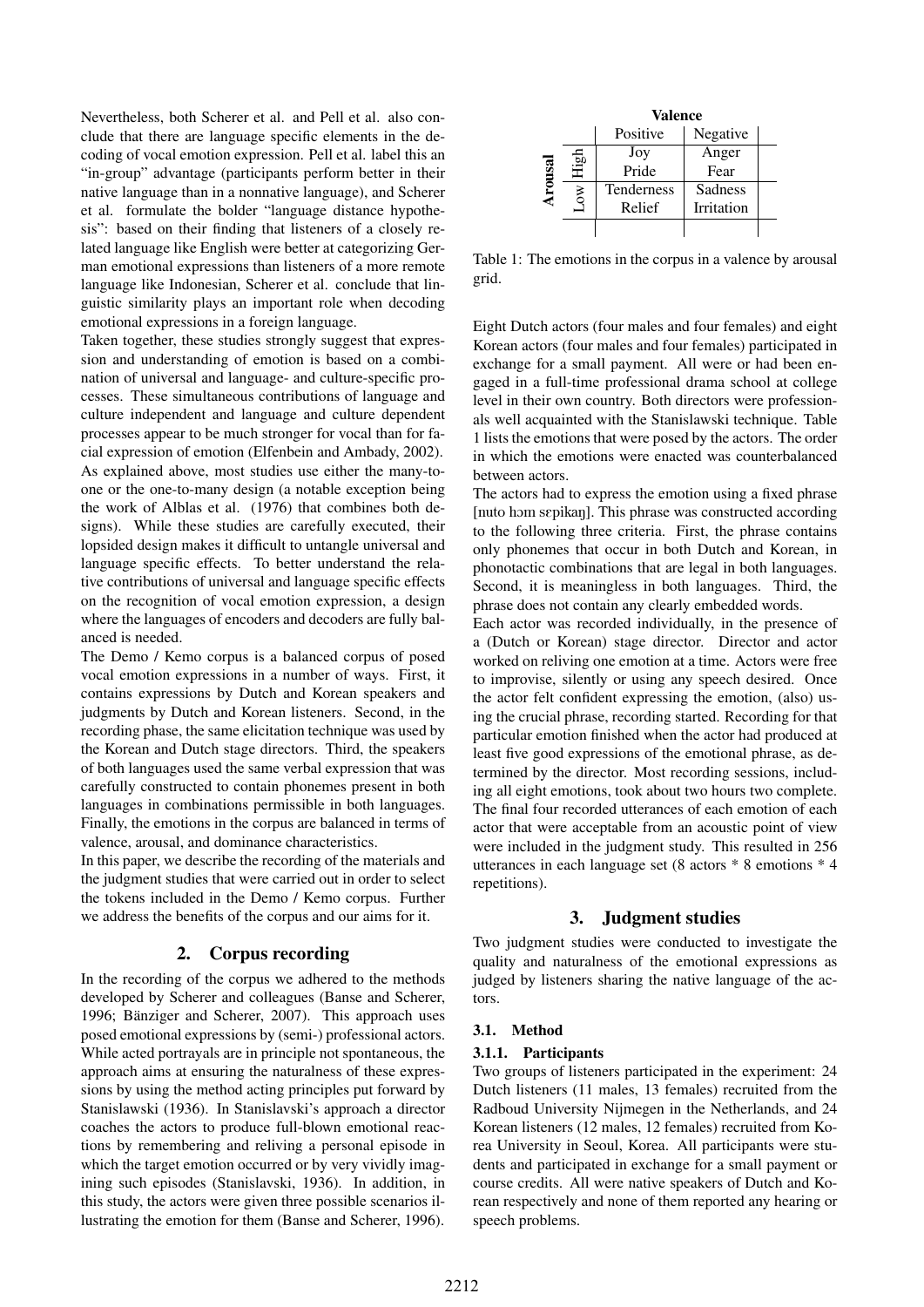|        |                  | Emotion           |                   |                   |                   |                   |                   |                   |                   |                   |                     |
|--------|------------------|-------------------|-------------------|-------------------|-------------------|-------------------|-------------------|-------------------|-------------------|-------------------|---------------------|
|        | Speaker          |                   | Anger             | Fear              | Irritation        | Joy               | Pride             | Relief            | Sadness           | Tenderness Total  |                     |
| Dutch  | $\mathbf{1}$     | Min               | 0.12              | 0.01              | 0.00              | 0.13              | 0.03              | 0.00              | 0.15              | 0.07              | $\overline{0.00}$   |
|        |                  | Max               | 0.41              | 0.19              | $0.06\,$          | 0.60              | 0.13              | $0.01\,$          | 0.36              | 0.22              | 0.60                |
|        | $\overline{c}$   | Min               | 0.03              | 0.12              | 0.02              | 0.02              | 0.03              | 0.00              | 0.36              | 0.00              | 0.00                |
|        | $\mathfrak{Z}$   | Max               | 0.81              | 0.19              | 0.40              | 0.17              | 0.17              | $0.01\,$          | 0.45              | 0.02              | 0.81                |
|        |                  | Min<br>Max        | 0.60<br>0.74      | 0.01<br>0.19      | 0.11<br>0.46      | 0.00<br>0.13      | 0.01<br>0.13      | 0.00<br>0.16      | 0.24<br>0.45      | 0.00<br>0.07      | 0.00<br>0.74        |
|        | 4                | Min               | 0.03              | 0.09              | 0.01              | 0.68              | 0.06              | 0.08              | 0.32              | 0.45              | 0.01                |
|        |                  | Max               | 0.18              | 0.69              | 0.22              | 0.96              | 0.17              | 0.21              | 0.60              | 0.75              | 0.96                |
|        | 5                | Min               | 0.18              | 0.12              | 0.35              | 0.07              | 0.00              | 0.01              | 0.24              | 0.00              | $\boldsymbol{0.00}$ |
|        |                  | Max               | 0.66              | 0.54              | 0.58              | 1.06              | 0.13              | 0.47              | 0.55              | 0.11              | 1.06                |
|        | 6                | Min               | 0.47              | 0.29              | $0.18\,$          | $0.01\,$          | 0.00              | 0.16              | 0.21              | 0.16              | $\boldsymbol{0.00}$ |
|        |                  | Max               | 0.60              | 0.54              | 0.46              | 0.86              | 0.09              | 0.47              | 0.60              | 0.87              | 0.87                |
|        | $\boldsymbol{7}$ | Min               | 0.60              | 0.24              | 0.22              | 0.10              | 0.03              | 0.33              | 0.40              | 0.02              | 0.02                |
|        |                  | Max               | 0.74              | 0.69              | 0.58              | 0.27              | 0.36              | 0.95              | 0.50              | 0.64              | 0.95                |
|        | $\,8\,$          | Min               | 0.60              | 0.19              | 0.09              | 0.10              | 0.06              | 0.12              | 0.28              | 0.00              | $\boldsymbol{0.00}$ |
|        |                  | Max               | 0.89              | 0.47              | 0.35              | 0.45              | 0.36              | 0.47              | 0.45              | 0.45              | 0.89                |
| Korean | $\,1$            | Min               | 0.06              | 0.01              | 0.08              | 0.00              | 0.00              | 0.00              | 0.00              | 0.14              | $\overline{0.00}$   |
|        |                  | Max               | 0.79              | 1.16              | 0.59              | 0.02              | 0.01              | 0.03              | 0.58              | 2.06              | 2.06                |
|        | $\overline{c}$   | Min<br>Max        | 0.00<br>0.55      | 0.00<br>0.22      | 0.02<br>0.15      | 0.00<br>1.26      | 0.01<br>1.10      | 0.00<br>0.37      | 0.05<br>0.28      | 0.00<br>0.47      | 0.00<br>1.26        |
|        |                  | Min               | 0.09              | 0.00              | 0.04              | 0.02              |                   | 0.08              |                   | 0.00              | 0.00                |
|        | $\mathfrak{Z}$   | Max               | 0.88              | 0.56              | 0.35              | 0.63              | 0.00<br>0.01      | 0.31              | 0.28<br>0.53      | 0.06              | 0.88                |
|        |                  | Min               | 0.01              | 0.49              | $0.00\,$          | 0.04              | 0.00              | 0.00              | 0.05              | 0.00              | 0.00                |
|        | 4                | Max               | 0.35              | 0.97              | 0.35              | 0.44              | 0.09              | 0.00              | 0.25              | 0.02              | 0.97                |
|        | 5                | Min               | 0.02              | 0.00              | 0.35              | 0.00              | 0.00              | $0.01\,$          | 0.25              | $0.00\,$          | $\boldsymbol{0.00}$ |
|        |                  | Max               | 0.63              | 0.26              | 0.44              | $0.00\,$          | 0.02              | 0.31              | 0.44              | 0.56              | 0.63                |
|        | 6                | Min               | 0.01              | 0.02              | $0.00\,$          | 0.04              | 0.01              | 0.05              | 0.13              | 0.02              | $\boldsymbol{0.00}$ |
|        |                  | Max               | 0.35              | 0.97              | 0.27              | 0.28              | 0.45              | 0.44              | 0.58              | 0.88              | 0.97                |
|        | $\boldsymbol{7}$ | Min               | 0.00              | 0.11              | 0.02              | 0.00              | 0.02              | $0.00\,$          | 0.09              | 0.19              | $\boldsymbol{0.00}$ |
|        |                  | Max               | 0.35              | 0.26              | 0.21              | 0.02              | $0.81\,$          | 0.52              | 0.32              | 0.47              | 0.81                |
|        | $\,8\,$          | Min               | 0.00              | 0.01              | $0.00\,$          | 0.00              | 0.00              | 0.00              | 0.16              | 0.04              | $\boldsymbol{0.00}$ |
|        |                  | Max               | 0.88              | 0.14              | $0.10\,$          | 1.12              | 0.09              | 0.01              | 0.44              | 0.88              | 1.12                |
|        | Min              | $\overline{0.00}$ | $\overline{0.00}$ | $\overline{0.00}$ | $\overline{0.00}$ | $\overline{0.00}$ | $\overline{0.00}$ | $\overline{0.00}$ | $\overline{0.00}$ | $\overline{0.00}$ | $\overline{0.00}$   |
|        | <b>Max</b>       | 0.89              | 1.16              | 0.59              | 1.26              | 1.10              | 0.95              | 0.60              | 2.06              | 2.06              | 2.06                |

Table 2: Minimum (top row) and maximum (lower row) unbiased hit rates for the Dutch and Korean sample for each speaker/emotion pair. The mean unbiased hit rates are based on four portrayals per cell.

#### 3.1.2. Materials

As described above, the materials were the 256 Dutch and 256 Korean selected utterances (8 actors \* 8 emotions \* 4 repetitions). They were segmented into separate wave files (mono, 44.1 kHz, 16 bit, uncompressed) that were not normalized with respect to intensity.

#### 3.1.3. Procedure

The participants classified each of the 256 stimuli from their native language, that were presented to them in pseudo-random order. Stimuli were classified as one of the eight emotions ("anger", "fear", "sadness", "irritation", "joy", "pride", "tenderness", "relief"), or as "neutral". All response options were shown in written form on a computer screen, each in a separate square (all equally sized), at the same position (that reflected the valance and arousal properties of the stimulus) as shown in Table 1 and with the response option "neutral" in the middle. Participants indicated their response with a mouse click on the square that contained the name of the emotion category. The experiment was run using the Praat MFC object (Boersma, 2001) on a standard laboratory computer. After each categorical rating, participants had to indicate the naturalness of the expression on a scale ranging from 1 (very unnatural) to 4 (very natural).

#### 3.2. Results

We computed unbiased hit rates for each portrayal (Wagner, 1993). Table 2 displays the minimum and maximum unbiased hit rates scores for each speaker and emotion for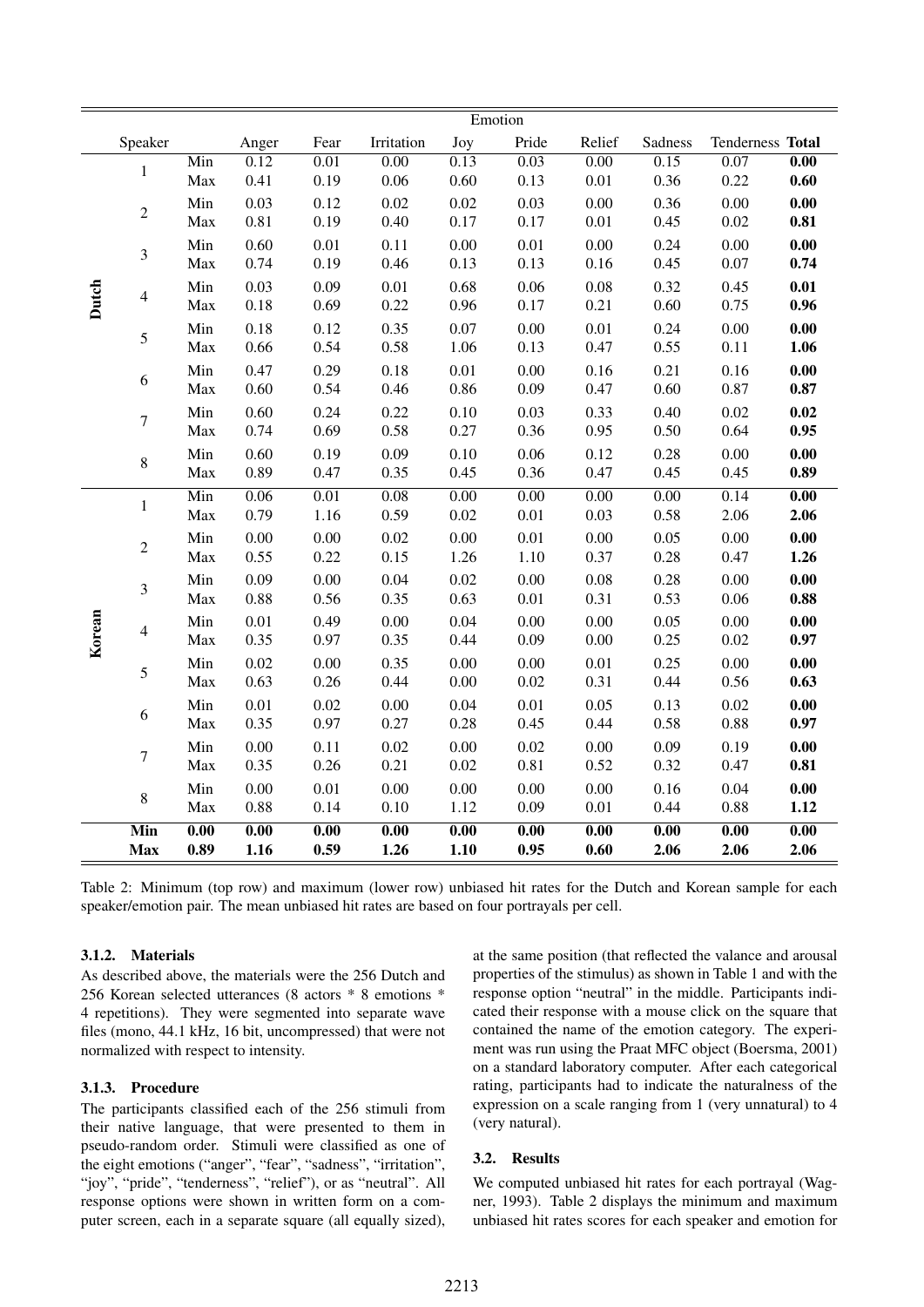Dutch and Korean respectively.

The results show that for most basic emotions there was at least one portrayal per actor that was sufficiently recognized (unbiased hit rate  $> 0.1$ ). For Dutch, only relief and tenderness had more than one speaker (i.e., two in both cases) who did not succeed in expression that emotion adequately. For Korean, five actors had difficulty expressing pride, while also joy, relief and tenderness were difficult for some actors (i.e., three, three, and two actors, respectively). An analysis of variance with the average unbiased hit rate as dependent variable, emotion (anger, fear, irritation, joy, pride, relief, sadness, tenderness) as within-subjects variable, and language (Dutch, Korean) as between-subjects variable revealed a significant effect of emotion  $(F(1,7)) =$ 3,596, p < 0.002,  $\eta^2 = 0.814$ ), showing that some emotions are better recognized than others. Importantly, there was no significant effect of language ( $F(1,14) = 3.34$ , *n.s.*), nor was there a significant interaction between language and emotion  $(F (1, 14) = 1,343, n.s.)$ , indicating that, on average, the Dutch and Korean actors expressed the emotions equally well.

## 4. Corpus selection

For the final corpus, the two portrayals of each actoremotion pair with the highest unbiased hit rate were selected. When there was a tie, the portrayal with the higher naturalness rating was selected. When there still was a tie, portrayals that were confused with portrayals of the same emotion family were favored (e.g., when a pride portrayal was confused with joy it would be included before a portrayal confused with irritation). If all this failed, a portrayal was randomly selected.

For some emotions (notably relief, pride, and tenderness for Dutch, and joy, pride, and tenderness for Korean) portrayals had to be selected that were recognized at or below chance levels. We decided to include these portrayals despite their low recognition rate in order to retain a balanced set with two portrayals per emotion by each actor and to ensure a wide enough range of quality in the portrayals for the crosscultural experiments (e.g., to prevent ceiling effects from obscuring differences between the two cultural groups).

### 5. Corpus availability

While still in the development stage, the corpus is intended to be shared with researchers working on cross linguistic factors in vocal emotion production and perception. When the corpus has been sufficiently developed and annotated, the raw materials and annotations in the corpus will be freely available to the research community.

### 6. Conclusion

The Demo / Kemo corpus has specifically been developed to investigate he role of language and culture in decoding vocal expression of emotion. This has been achieved by taking into account the relevant properties of the concerned languages from the outset. The carrier phrase is consistent with the phonetic and phonotactic properties of both Dutch and Korean. Furthermore, the recruitment of the actors, the recording of the utterances, the rating procedure and the selection of the portrayals has been kept constant or as similar as possible over all recordings. This way, the possible differences in decoding accuracy will be entirely due to linguistic and cultural factors.

We are currently employing the corpus in studies on crosscultural emotion perception. In those studies, instead of the categorical judgment of the study reported here, participants give continuous ratings of emotions (e.g., indicate on a continuous scale to what extent an emotion is present in an expression). This way more subtle differences in the decoding of vocal emotion expression between Dutch and Korean listeners can be detected. Furthermore, this procedure explicitly recognizes the importance of so called "blended emotions" (see, for example, Banse & Scherer, 1996) and the possibility that the difference between languages might not lie in the first emotion attribution of listeners to a certain vocalization but in the perceived relation with other emotions.

We strongly feel that the balanced way this corpus is set up is an important step forward in the study of cross-cultural emotion research. We hope that more studies will employ a design in which the properties of the languages to be investigated are entered into the study design from the very beginning.

## 7. Acknowledgments

Martijn Goudbeek was supported by funding from the VICI project "Bridging the gap between psycholinguistics and computational linguistics: the case of referring expressions", funded by the Netherlands Organisation for Scientific Research (NWO grant 277-70-007, awarded to Emiel Krahmer). Mirjam Broersma was supported by a VENI grant from the Netherlands Organisation for Scientific Research (NWO). We thank Jiyoun Choi for her help recording the Korean corpus and testing the Korean participants, and Sammie Tarenskeen for testing the Dutch participants.

## 8. References

- Daniel C. Albas, Ken W. McCluskey, and Cheryl A. Albas. 1976. Perception of the emotional content of speech: a comparison of two canadian groups. *Journal of Cross-Cultural Psychology*, 7:481–489.
- Rainer Banse and Klaus R. Scherer. 1996. Acoustic profiles in vocal emotion expression. *Journal of Personality and Social Psychology*, 70:614–636.
- Tanja Bänziger and Klaus R. Scherer. 2007. Using actor portrayals to systematically study multimodal emotion expression: The gemep corpus. In *ACII*, pages 476–487.
- Paul Boersma. 2001. Praat, a system for doing phonetics by computer. *Glot International*, 5:341–345.
- Paul Ekman, E. Richard Sorenson, and Wallace V. Friesen. 1969. Pan-cultural elements in facial displays of emotion. *Science*, 164:86 – 88.
- Paul Ekman. 1992. An argument for basic emotions. *Cognition and Emotion*, 6:169–200.
- Hillary A. Elfenbein and Nalimi Ambady. 2002. On the universality and cultural specificity of emotion recognition: A meta-analysis. *Psychological Bulletin*, 128:203– 235.